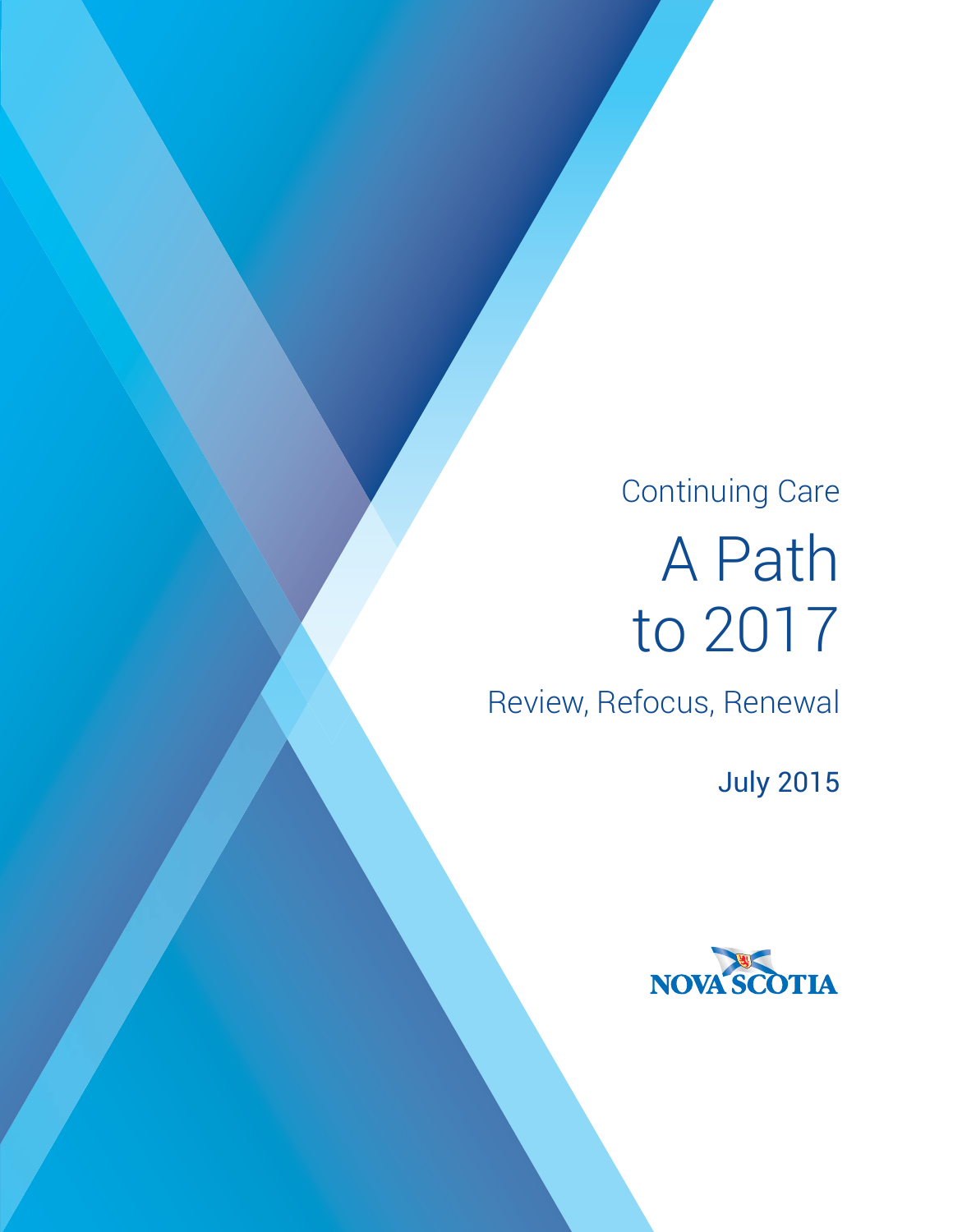# Shaping the Path Forward

To move forward, it's often helpful to take a look back. That's exactly what's happening with Nova Scotia's Continuing Care Strategy. In 2006, a 10-year strategy was released, designed to support people at home and in long-term care. Since its introduction, annual spending on long-term care has grown by 71 per cent, to a projected high of \$566 million for this year (about 70 per cent of the Continuing Care budget). The overall budget for Continuing Care is \$808 million, making Nova Scotia one of the best funded systems in the country. Our ratio of long-term care beds to population is one of the highest in Canada. Out of the annual budget, \$241 million is invested in home care and related services including \$44 million added since 2013.

With the strategy nearing the end of its 10-year mandate, Health and Wellness Minister Leo Glavine requested an evaluation to determine the value for money invested, the impact on those we serve, and what should be changed or adjusted as we plan for the future—and plan we must.

Nova Scotia has one of the oldest populations in the country. In the next eight years, 22 per cent of our population will be over the age of 65. To ensure we provide the kind of services and supports that Nova Scotians will need as they age, we're taking stock of today's programs to better set the stage for the future. We are planning to release an 18-month plan this fall and a 5-year Continuing Care strategy in 2017.

Before we do so, we're seeking input on the directions we're proposing, to ensure resources are placed where they are most needed and can have the greatest impact. Our response to suggestions will be nimble and receptive as we continue to provide support for the province's clients and their caregivers.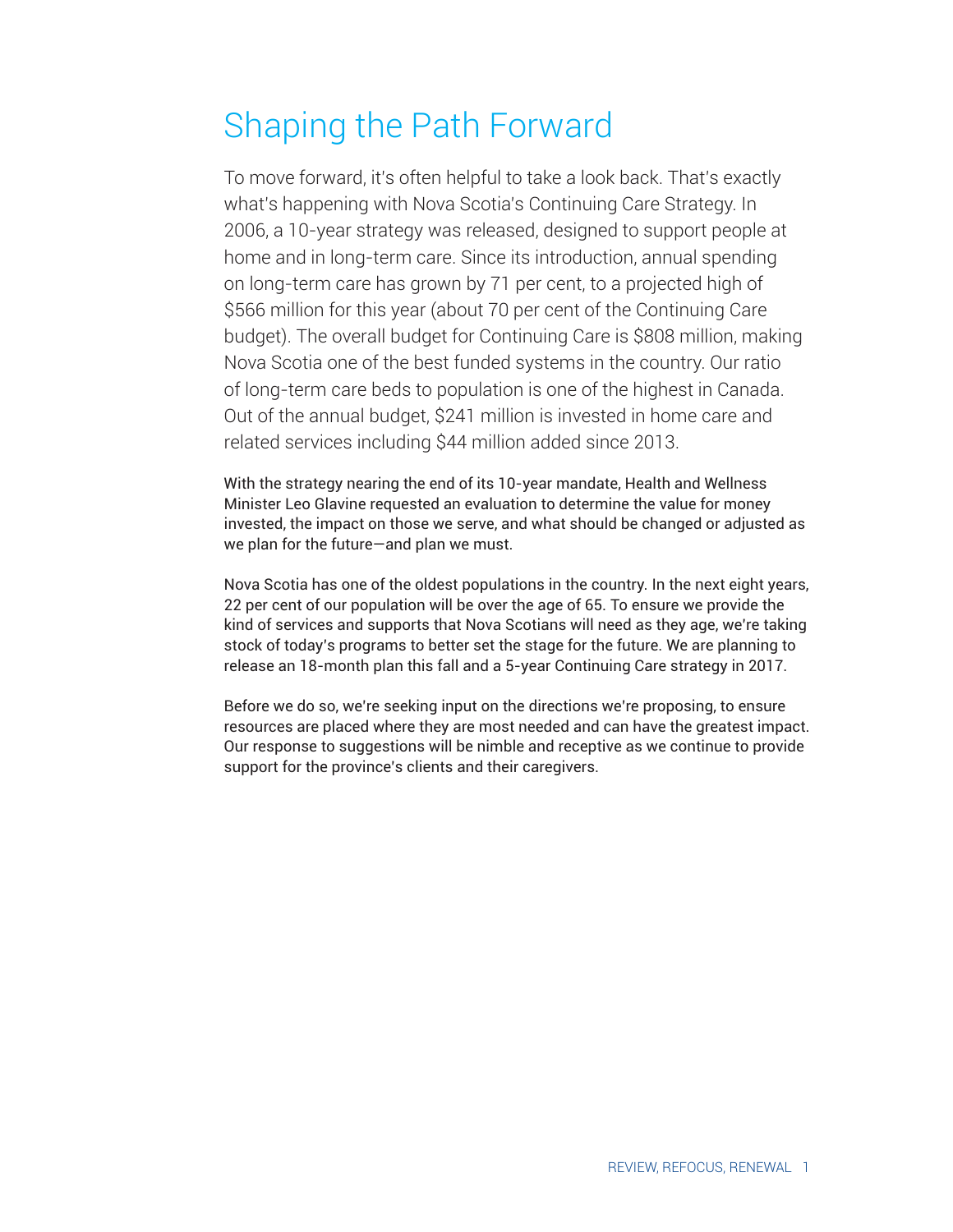The province wants the strongest possible Continuing Care system, one that provides the supports needed for individuals to live at home as long as possible. We want a system that provides long-term care for those who need it, in appropriate and safe buildings. And we want a system that recognizes the importance of caregivers, paid and unpaid. Our system must respect and support those on the front line of service delivery and must be focused on quality and sustainability.

In four key areas—Living Well at Home; Improving Access; Supporting Caregivers; and Improving Quality and Sustainability—we review what's been done since 2006. We examine how we should refocus our efforts based on evaluation results, and we seek your input as we prepare to release a refreshed plan in the fall.

We have a solid foundation on which to build. The province's first strategy was designed to enhance and expand the Continuing Care system. The first six years focused on building beds, while the last three years have focused on investing in home care.

We are mindful of the changes happening within the health system with the creation of the Nova Scotia Health Authority, and we want to ensure that we are in the best position to better plan and coordinate care across the province.

Based on evidence and experience, we will continue to refine and refresh our approach to Continuing Care, to ensure it is both relevant and responsive today and as we plan for tomorrow.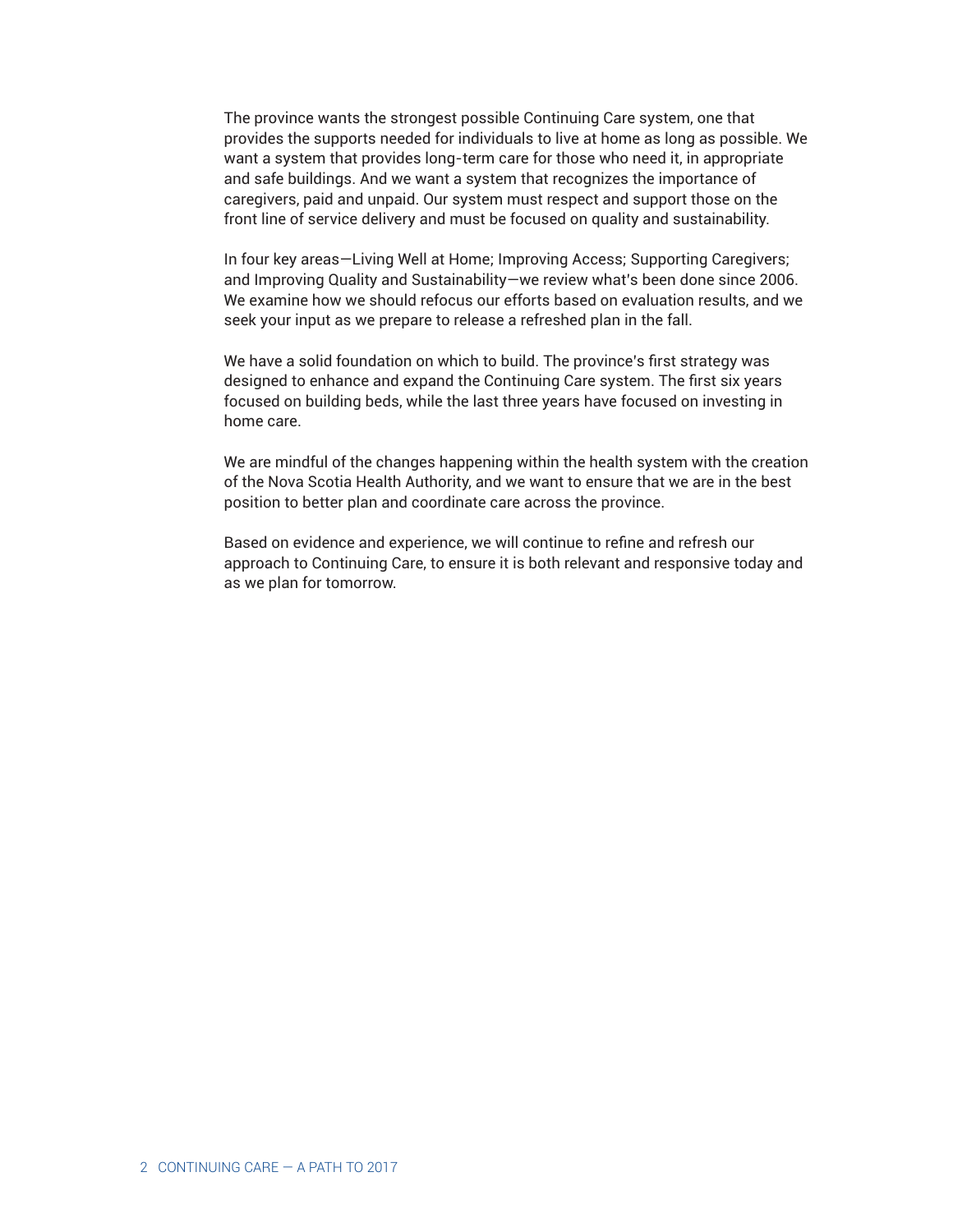# Living Well At Home

We know that seniors want to remain at home for as long as possible, and with the right services and supports they should be able to do so. The desire to remain in the community for as long as possible hasn't changed since the first strategy was introduced in 2006. It is why we continue to focus on ways to maximize the use of home and community services; encourage and facilitate healthy aging through active living; and ensure the Home First philosophy is well understood and uniformly implemented.

#### Review

#### Evaluation Results

Since 2006, investment in home care—which includes home support (respite, personal care, meal preparation, housekeeping services) and nursing—has grown by 72 per cent, bringing the annual budget for home care and other community-based services to almost \$241 million. The number of clients, visits, and service hours provided is increasing.

Despite the increase in funding and services, demand continues to grow and wait lists for home support have almost doubled in the past year. Home support clients wait an average of 56 days for service. About one third of clients are waiting for an assessment or reassessment. The percentage of home-care clients with higher-care needs has doubled to 20 per cent, while the number with dementia has also increased, further demonstrating that client health needs are becoming increasingly complex.

Nova Scotia has the fourth-highest home-care costs per capita in Canada, while wage levels are competitive. The availability of staff to provide home-support services is becoming an issue, with growing demand for continuing-care assistants.

The need for care at home is not limited to seniors. It is estimated that almost 60,000 Nova Scotians are living with the long-term impact of an acquired brain injury. Services and supports are fragmented, and there is a need for a coordinated and streamlined approach to care for this population.

Evidence continues to mount regarding the importance of active, healthy living to maintain health, quality of life, and independence. Integrating active living into care plans and ensuring that the importance of disease prevention is well understood at every stage of life continue to be important areas of focus.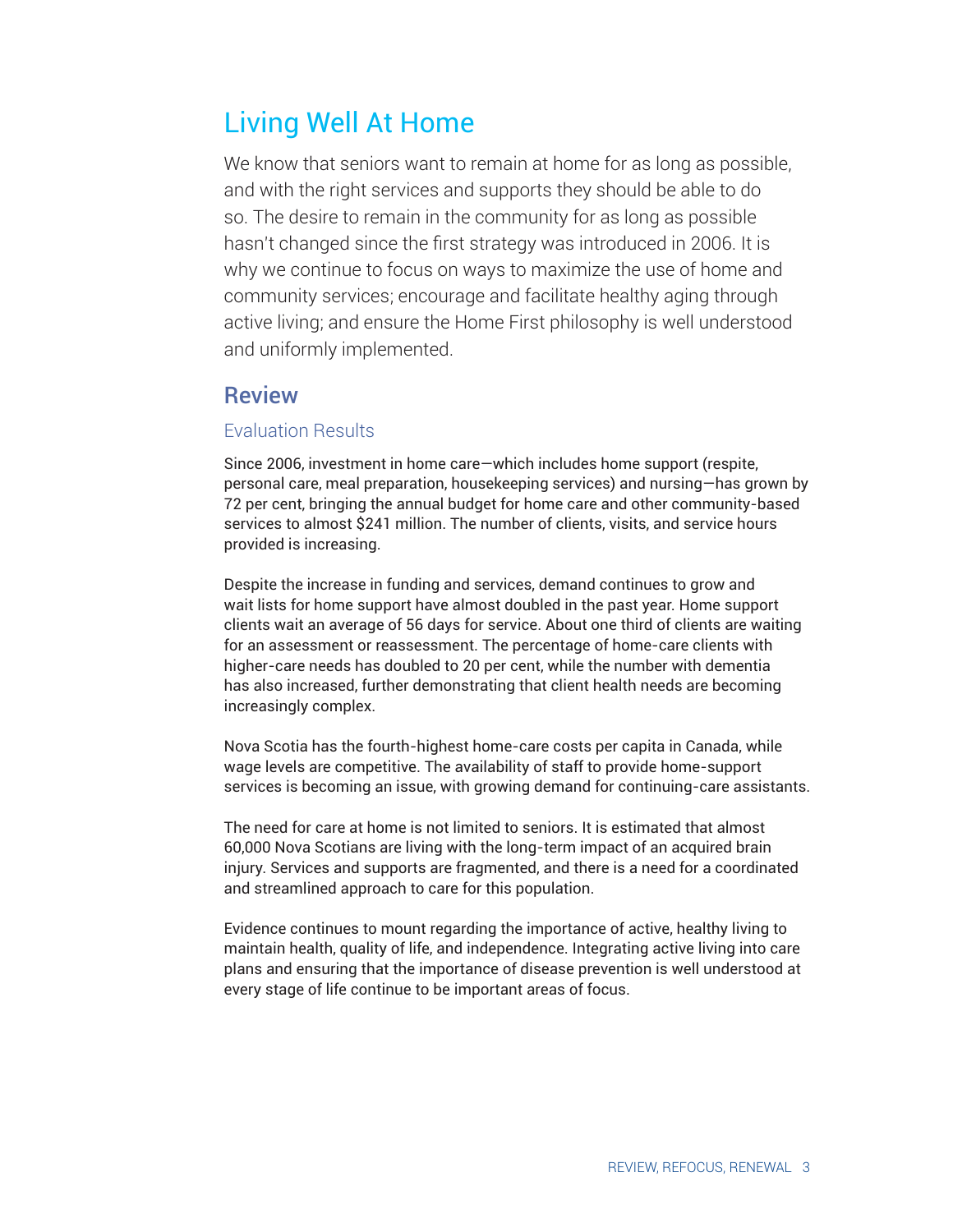#### **Refocus**

#### Proposed Directions

**Support implementation of the Dementia Strategy.** With the increase in the number of people with dementia, it's more important than ever to take a holistic, provincewide approach to dementia care, shifting priorities to prevention and coordinated care around the needs of the individual and the caregiver.

**Develop new models for service delivery**. We can use existing resources more efficiently by ensuring we have the right person doing the right job. We will explore the idea of introducing home aides to provide light housekeeping as part of the continuum of services. We will explore opportunities for clients to receive funding directly, to purchase services to meet their care needs. Providing greater access and more options for care in community clinics will also be explored, as will innovative and cost effective housing options for seniors in partnership with Housing Nova Scotia.

**Further integrate the Home First philosophy.** Enabling discharge from hospital to home and a return to independent living in the community can reduce reliance on long-term care, and reduce pressure on our hospitals. This will require client service plans for appropriate community supports, as well as education for those providing services and those receiving them.

**Complete a Health Human Resources Plan.** To ensure the right person is doing the right job at the right time and place, the department will develop a human resources plan in partnership with the home-care sector. A focus on recruitment and retention is needed to ensure the Continuing Care sector is appropriately resourced to meet the changing needs of clients today and into the future.

**Develop an Acquired Brain Injury Strategy.** We are committed to developing a strategy that is person-centred, that is culturally competent, and that promotes ability, independence, and safety. That work will begin this year, with a release proposed for 2016–17.

**Promote Active Living.** The benefits of exercise as a preventative method for a range of illnesses (including dementia) is well documented. The department will investigate home exercise programs and develop training tools and resources that help both caregivers and clients integrate regular physical activity into daily living. Additionally, many assets in communities can be integrated into a comprehensive system of services and supports to promote active living.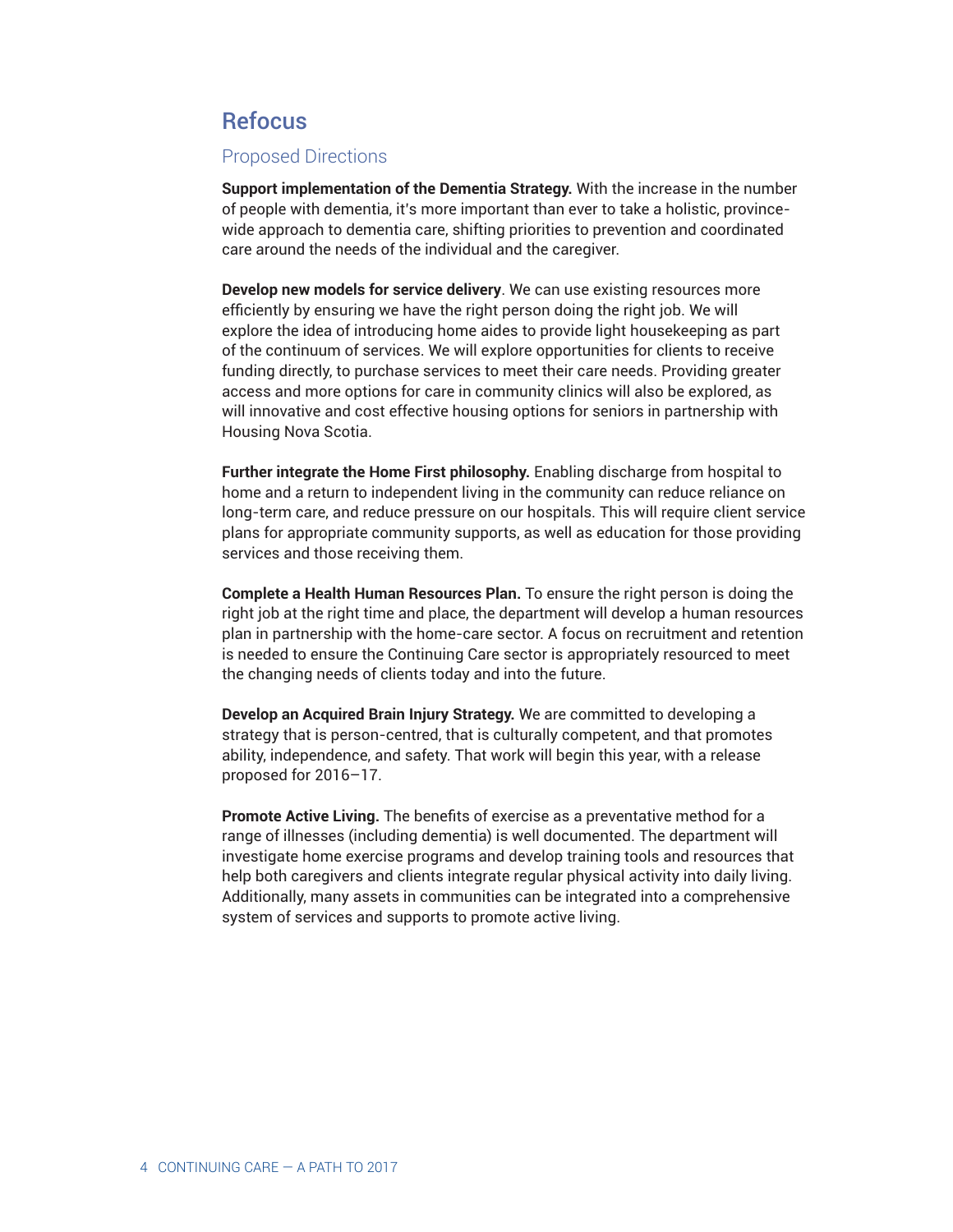# Improving Access

In 2006, as now, the focus of the Continuing Care strategy is to improve access to services. Specifically, initiatives have been put in place to better coordinate care across settings, provide increased access to additional health services for clients, and decrease the amount of time spent in hospital waiting for a placement or a return home to the community.

#### Review

#### Evaluation Results

Nova Scotia relies heavily on long-term care, with more beds than the national average (115 per 1,000 population 75 years or older, compared with the national average of 86). Despite adding more than 1,000 beds and replacing another 898, the long-term care wait lists in Nova Scotia continue to average between 2,000 and 2,500 clients. As well, the number of Nova Scotians placed into long-term care has increased by 18 per cent over the strategy period. The average wait time for a client waiting in the community to accept an offer for placement was 169 days in 2006– 07, which has grown to 333 days in 2014–15.

Average stays in nursing homes have also increased. A resident now stays an average of 2.9 years, up from 2.2 years in 2007–08. The amount of time spent in hospital awaiting placement or a return home has not changed significantly over the course of the strategy.

Survey results of those waiting for long-term care demonstrate that up to 50 per cent of clients are likely to decline a bed if offered, suggesting that long-term placement was being offered to some who were not in immediate need. Previously, clients on the long-term care wait list were allowed to defer placement for up to three months when they received a bed offer. As a result of the survey findings, the long-term care placement policy has changed. Clients who decline an offer are now removed from the wait list and must wait 12 weeks before reapplying. Since this change was introduced, initial results indicate a 14 per cent reduction in the number of people waiting for long-term care. Care coordinators indicate the change has simplified and streamlined the wait list process.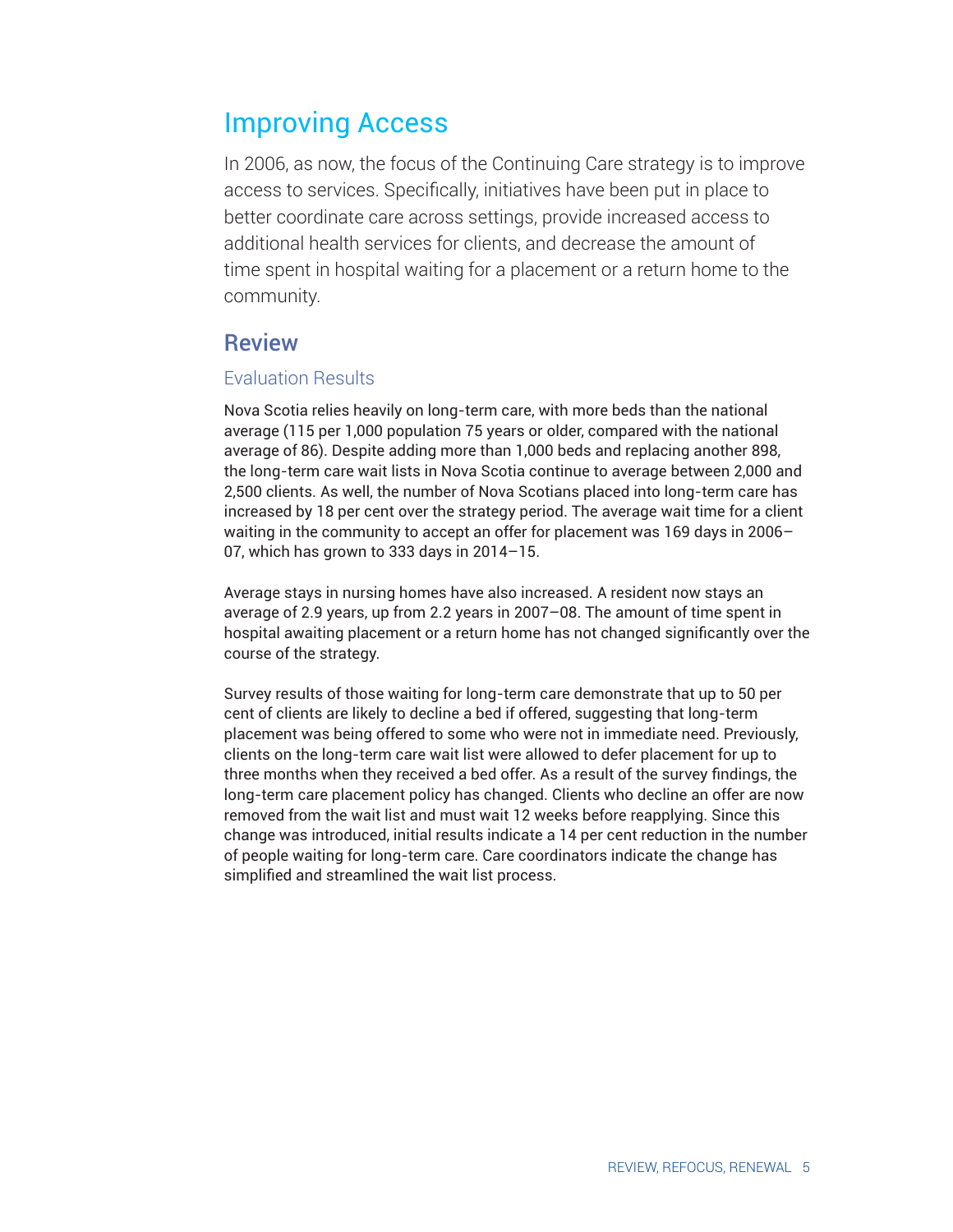Information systems have proven to be a barrier to an integrated continuing care system. Care coordinators have indicated the system—called SEAscape—requires improvements to allow for greater functionality and to enable a more effective management of the placement process.

#### Refocus

#### Proposed Directions

**Further refine the placement policy.** Working with the Nova Scotia Health Authority, the department will adopt a placement approach that prioritizes clients with the highest needs and at the greatest risk and will examine options related to improving information management.

**Post long-term care wait times online.** The wait list for long-term care is getting shorter. To ensure greater transparency and to assist clients and families with planning as they make decisions related to residential care, the department will regularly post expected wait times by facility online.

**Reduce the wait for home support.** Some areas of the province experience chronic delays in home-support services. The department, working with providers and the Nova Scotia Health Authority, will implement a plan to reduce the wait for homesupport services.

**Broaden available health services.** Taking advantage of the full range of health professionals in the community, including mental health, occupational therapy and primary health care can greatly benefit Continuing Care clients.

**Build in accountability.** Implementing performance-based contracts for longterm and home-care providers, with key performance indicators and targets to measure and monitor access, efficiency, and outcomes, will help to create a more accountable, sustainable system.

**Explore alternate options to Long Term Care beds.** Care options that can better meet the needs of individuals should be explored, including convalescent, restorative care, or palliative care beds.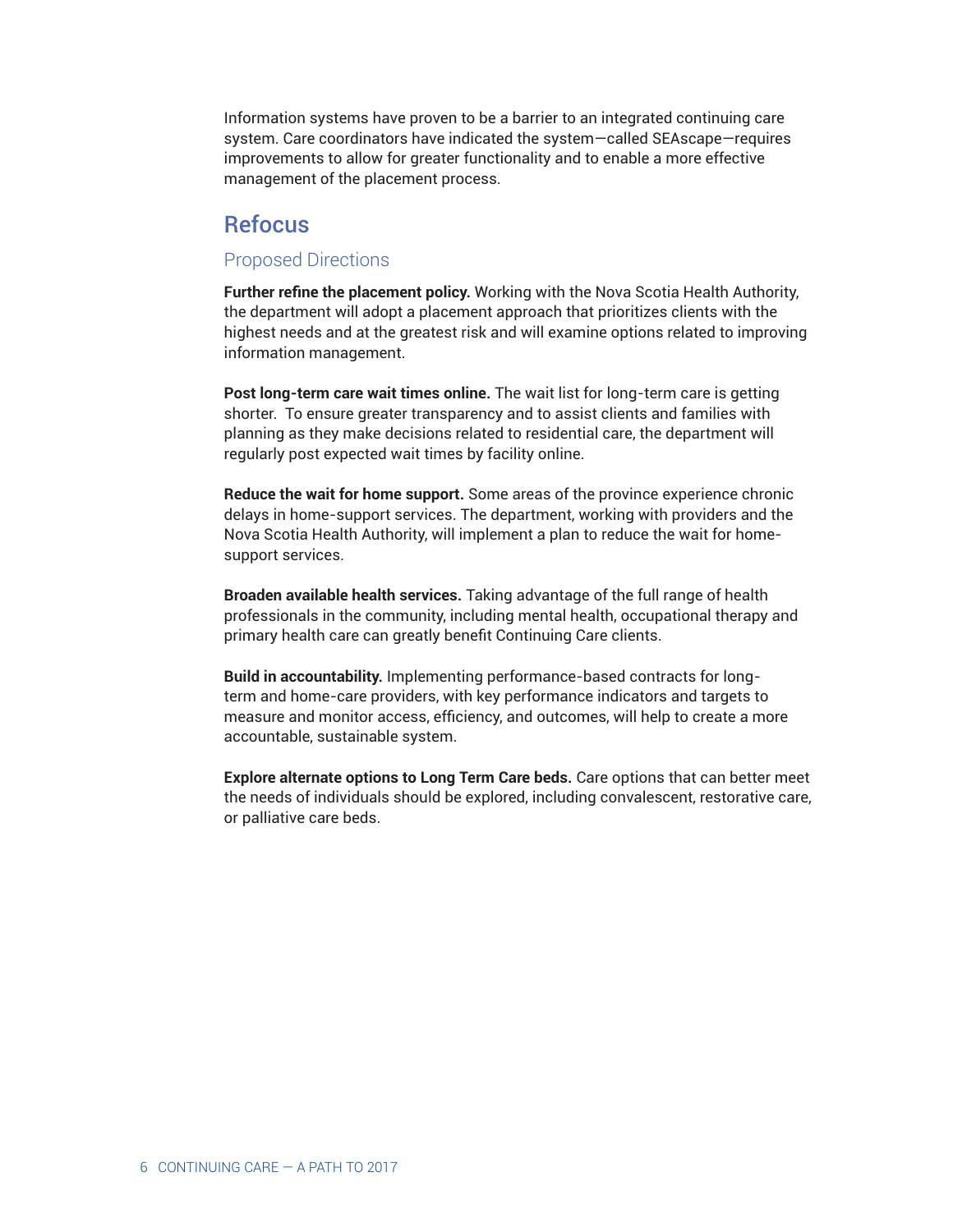# Supporting Caregivers

Caregivers have been, and will continue to be, integral to any strategy that promotes independence and community living. While the needs of the individual must play a central part of any care plan, so must the needs of the caregiver. Several programs have been developed and adapted over the years to recognize the importance of caregivers, including the Caregiver Benefit Program, Self-Managed Care, the Supportive Care Program, Adult Day programs, and respite care.

#### Review

#### Evaluation Results

About a quarter of caregivers are exhibiting signs of distress or burnout, a portion that has seen an increase by 6 per cent since 2006. When the Nova Scotia Centre for Aging at Mount Saint Vincent University conducted a survey asking unpaid caregivers what they needed, they pointed to enhanced respite services, to information about supports and services, and to the necessity of including the needs of caregivers in client assessments.

Clients with a high level of involvement in care planning like the flexibility offered by the Self-Managed Care program and report an improved quality of life. However, the initial information required to determine eligibility can be overwhelming for some. Cost analysis indicates that direct funding of clients is a more cost-effective model than indirect funding.

Adult day programs are designed to provide respite to caregivers while offering meals, social and recreational programs, and overall support to clients. Total attendance in adult day programs funded by the Department of Health and Wellness has remained constant over the last four years. Caregivers advise that the program offers much needed respite, as well as comfort that loved ones are well looked after by competent and caring staff. While reported levels of client satisfaction are high, the program is underused. The number of people participating in adult day programs who are also awaiting a long-term care placement has grown from 2 per cent in 2008–09 to 24 per cent in 2013–14.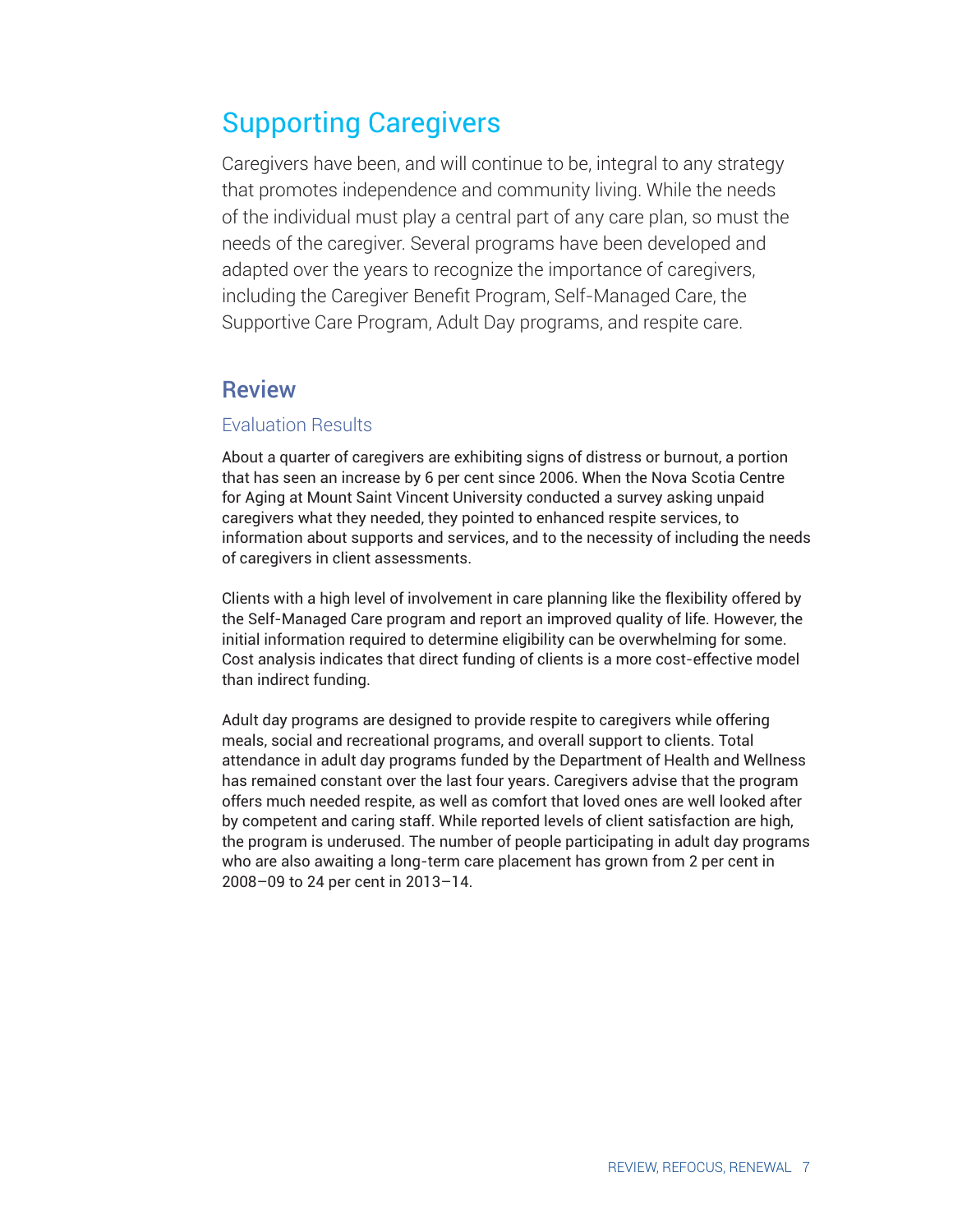When stipends of \$500 per month for the purchase home-support services through the Supportive Care Program were first introduced, eligibility was limited to individuals age 65 and over with cognitive impairment and a low income. The latter requirement was removed in 2013. Low participation in the first two years of the program may continue to have an impact on how it is perceived and on rates of referral to the program. There is a lack of knowledge among care coordinators regarding eligibility, and a belief that the manual processes associated with the program are difficult to manage.

#### Refocus

#### Proposed Directions

**Conduct client satisfaction surveys.** To better understand and respond to the needs of clients and their caregivers, the department will enhance and further explore opportunities to obtain feedback from clients regarding programs and services.

**Expand the Supportive Care Program.** The program will be amended to ensure individuals under the age of 65 with dementia, who meet all other eligibility requirements, will qualify. Information available to caregivers and care coordinators will be examined to ensure it is clear, accessible, and manageable.

**Assess caregiver needs.** The unique and very distinct needs of those caring for their loved ones should be assessed in order to provide the services and supports needed to sustain the caregiver role.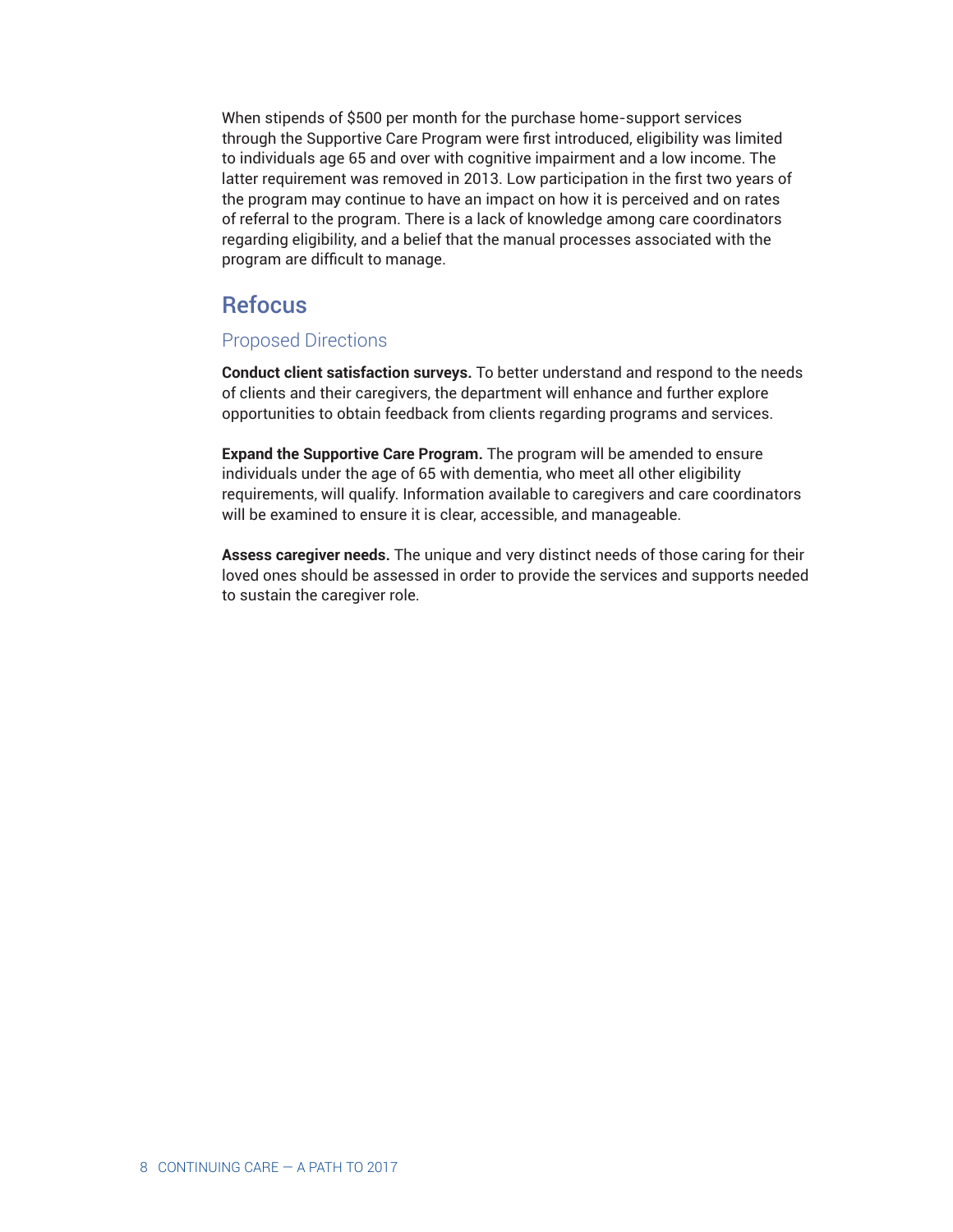# Improving Quality and Ensuring Sustainability

With an aging population, the need for continuing care services will only grow. Changes are needed now to ensure that services are accessible, available, and affordable in the future. As well, standards of care delivered in facilities and in the home must be based on leading practices. A number of clinical programs designed to improve access to primary and specialist care have been implemented with positive results.

#### **Review**

#### Evaluation Results

Nova Scotia does not have a standardized tool to assess residents' care needs after placement in long-term care, and the lack of data makes it difficult to evaluate health outcomes and adapt to changing health needs. As well, most service providers do not have a formal process for quality improvement. About 36 per cent of home-care support providers are accredited by Accreditation Canada or have implemented an organization-wide quality improvement program.

Approximately 2,200 emergency department transfers occur annually between hospital and long-term care, suggesting that one in every three residents will experience an event requiring a visit to the ER. An average of 4 per cent of acutecare inpatients discharged to long-term care facilities were readmitted to hospital within 28 days with the same, or a related, diagnosis. On average, 97 per cent of long-term care beds are occupied annually. The estimated number of days a bed stayed vacant decreased from 17.1 days in 2010–11 to 10.9 days in 2013. The types of funding relationships that exist between the department and long-term care providers are complex and varied. Almost three quarters of home-support clients pay no fee for service. The cost of home care is considerably less than that for longterm or hospital care.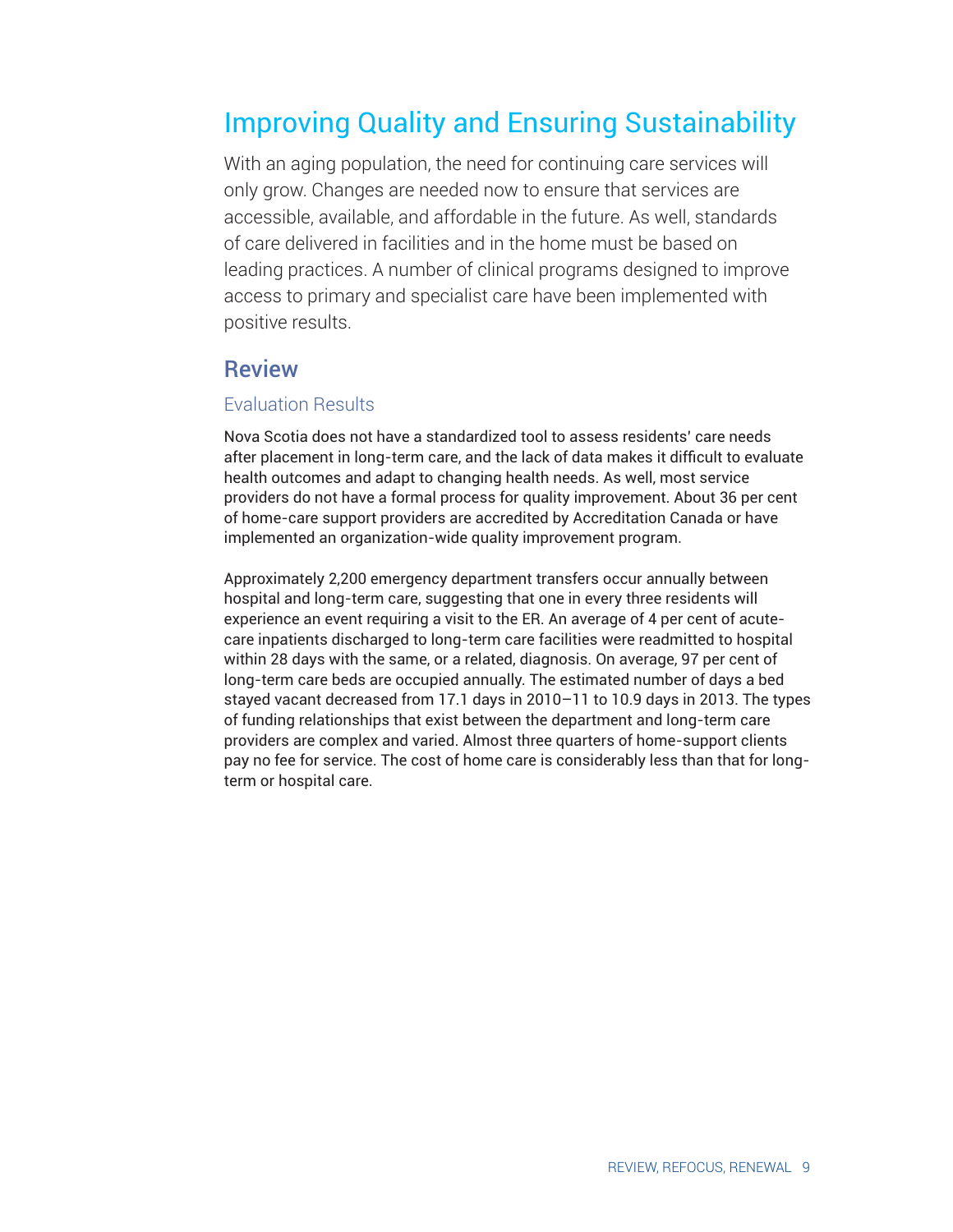### **Refocus**

#### Proposed Directions

**Examine user fee structures.** To ensure that home-care services are sustainable, fees charged for services must be fair and appropriate.

**Implement a Quality Assurance process.** Working with the Nova Scotia Health Authority, the department should review the workloads of care coordinators to ensure that appropriate assessment decisions are made and that policies and procedures are followed and documented.

**Evaluate the Home First and Instrumental Activities of Daily Living programs.** Working with the Nova Scotia Health Authority, the department should conduct a formal evaluation of these programs to ascertain whether the funding provided reduced time spent in hospital.

**Examine the structure and delivery system for Home Care Services.** Home-support services must be sustainable now and into the future. Funding must align with services delivered, and current operational practices must be improved so that clients receive consistent, high-quality care in a timely and efficient manner.

**Develop a five-year Continuing Care Strategy.** It is critical to plan ahead, and to be flexible in order to adapt to changing circumstances. The department will release a refreshed plan in the fall of 2015, after reviewing the input we receive through this document and additional outreach. In recognition of the opportunities available to better coordinate and integrate services from a provincial perspective, planning will take place over the next 18 months. Our plan will continue to be informed by the input we receive from ongoing consultations, by conducting client and provider surveys, and by our experience in providing services and supports to Nova Scotians. Our five-year strategy will be released in 2017.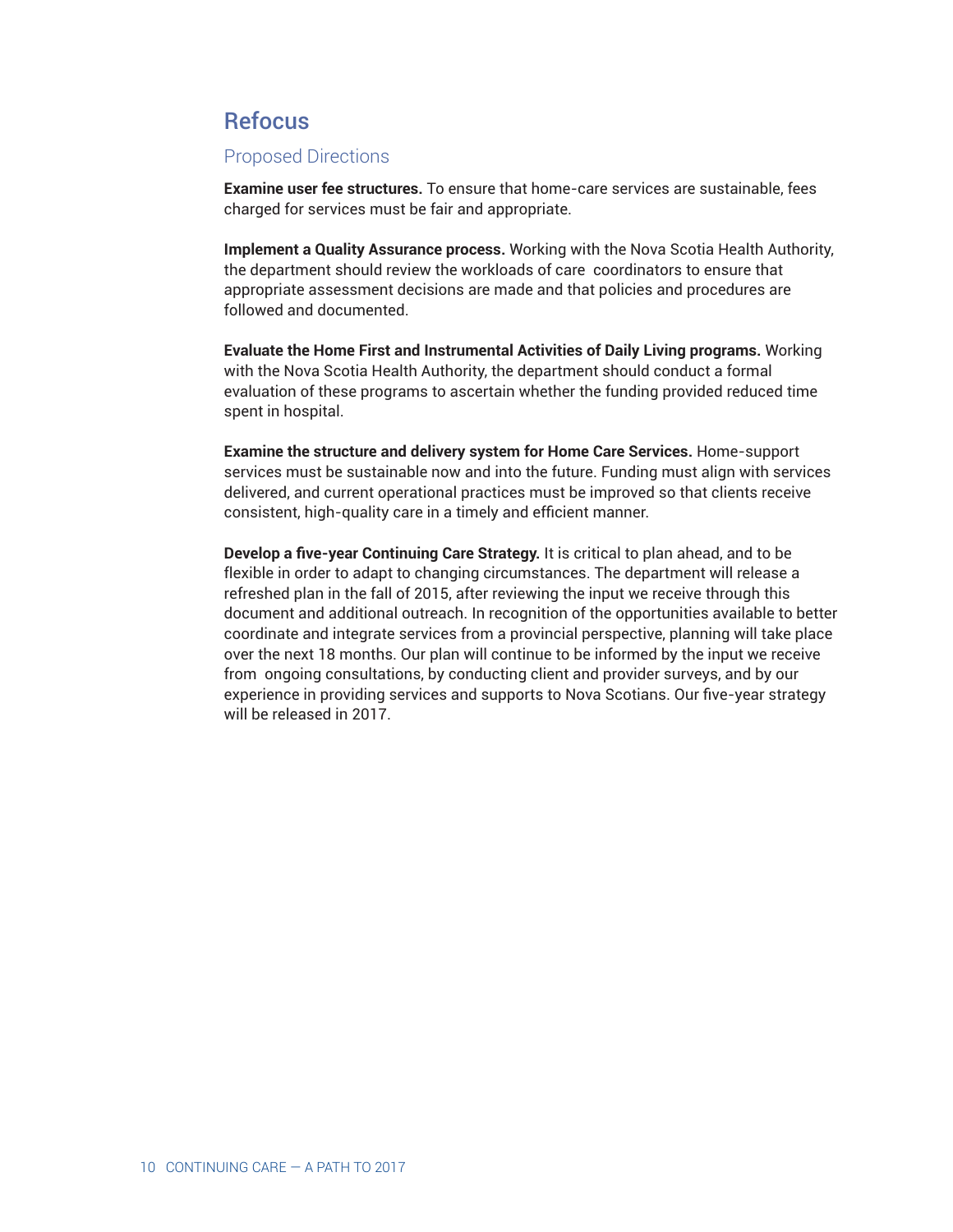#### **Renewal**

Share your views

#### **Are the proposed directions the most appropriate?**

#### **Do you agree that this is where resources should be targeted?**

#### **Are there other areas that need our focus?**

In our view, the proposed directions make sense given what we've learned from the evaluation, the demands we foresee in the future, and the fiscal reality faced by the province. Our objectives are to ensure more timely access and to provide supports that will allow people to stay at home longer and will provide care that is better coordinated across the spectrum, with less reliance on long-term care.

We intend to release an 18-month refreshed plan this fall, once we've had a chance to review the input we receive. This 18-month plan will be informed by the results of our evaluation and by ongoing discussions with clients and providers. These findings, together with the continued engagement of key stakeholders, will then inform the development of our five-year Continuing Care Strategy, set for release in 2017.

We welcome your input. Please take some time to visit our website and offer your views. You can find us at www.novascotia.ca/dhw/continuingcarerefresh